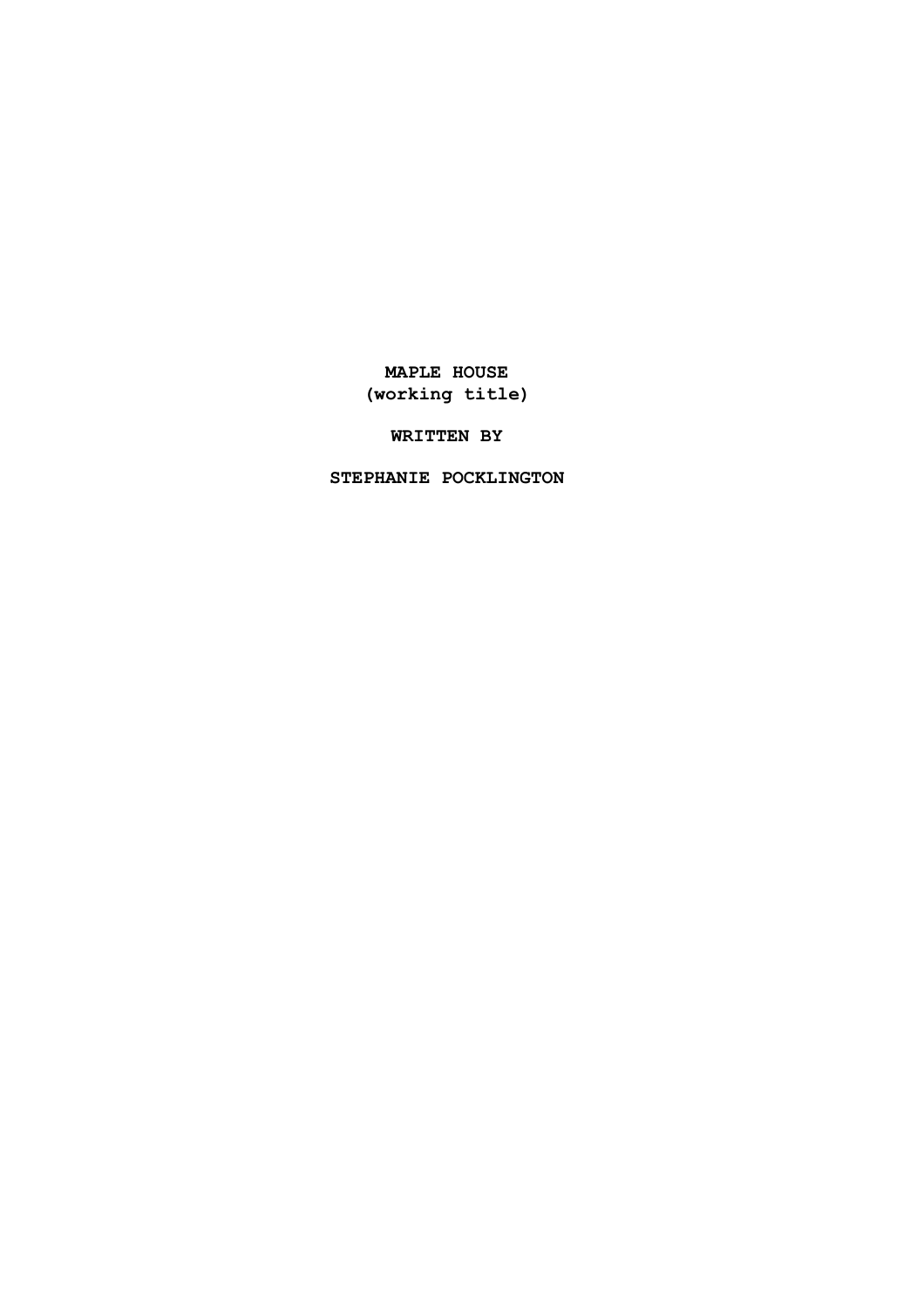#### **1 EXT. FRONT YARD PATH ENTRANCE – 5PM - SUNNY**

On a sunny late summer afternoon in a small seaside town you appear infront of an old but cozy two-story wooden home. Grass and trees fill the lawn around you and a stone path up to the front porch door looks inviting. The front door is open. You slowly walk up the path, no footsteps are heard. There is a slight breeze and rustling of leaves and grass as you pass the calm scene into the old house. You travel past a room and hallway full of a lifetime of objects and memorabilia. There is soft light pouring in from the approaching sunset at the back of the house. It pulls you further into the house near the back. The porch door is closed but you can see a figure beyond the window on the back deck. You want to open the door to see the sunset and this figure and realise you can easily use the door knob to do so. You open the door and the figure turns around as the sun sets right behind them which results in only their silhouette being visible and the flash of sunset light turns blinding as everything fades to black in that moment.

# **2 EXT. FRONT YARD PATH ENTRANCE – 5PM – PARTLY CLOUDY**

You appear in the same place again infront of the old house. The grass is a little taller and still lush. It's a little windier and some clouds appear but still otherwise fair weather. The pathway up is still inviting but this time you must open the front door into the house. As soon as its open you hear some soft piano music playing from somewhere in the house. After travelling through you realise its coming from the top of the stairs that is now cleared of boxes. You travel to the top of the stairs and as you turn the corner beside the bedroom is a balcony. Beside the balcony there is an upright piano facing a window looking out to the sea. There is an older yet stylish and cozylooking woman seated at a small upright piano playing very slowly and softly. She doesn't notice you are there and continues to play facing away from you. You approach the piano and are drawn to the last key on the right. It begins to sunset and you press the key as the last light runs out and she stops playing as everything fades to black once more.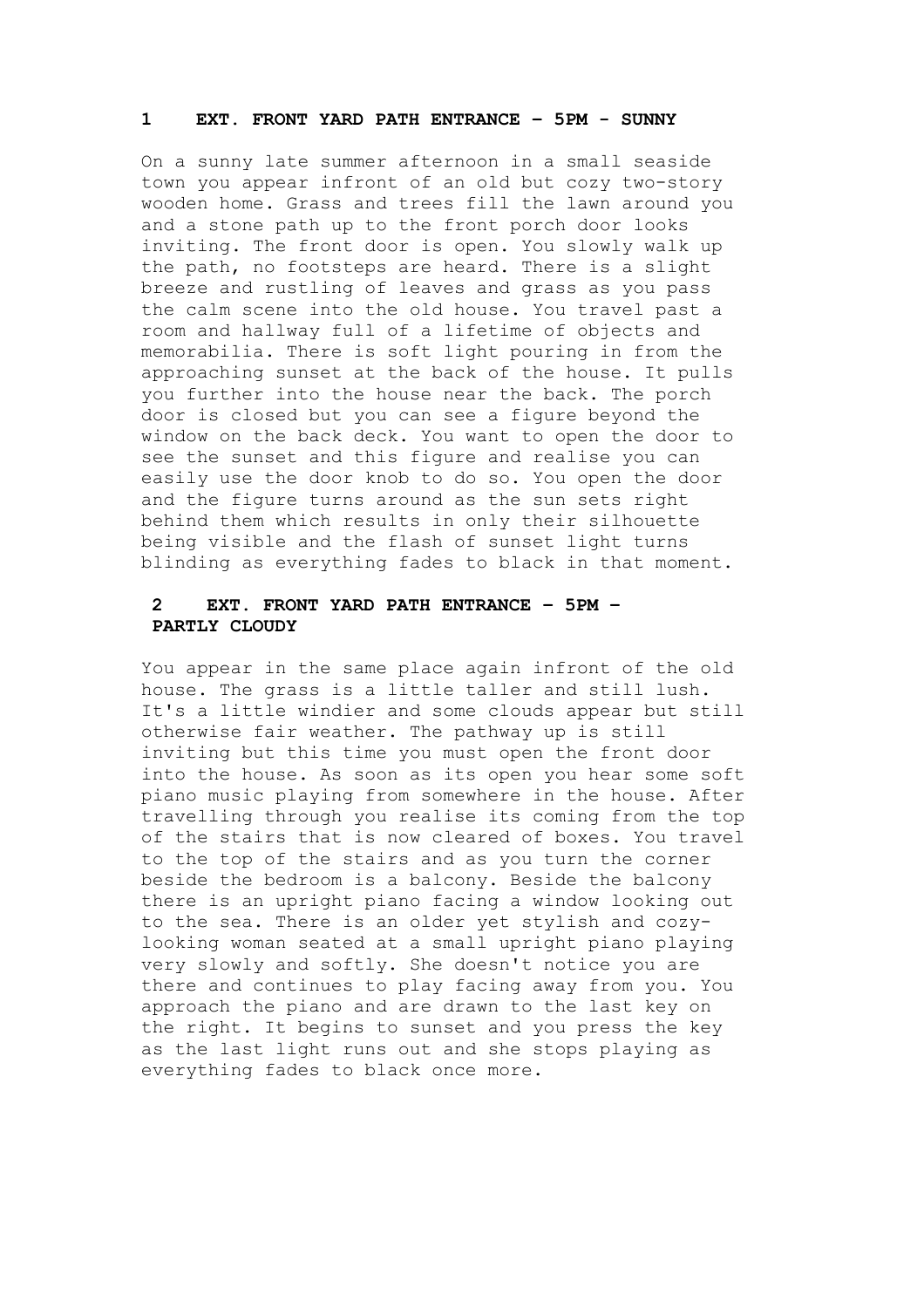### **3 EXT. FRONT YARD PATH ENTRANCE – 5PM – RAINY**

You appear in the same place again infront of the old house. It's raining today, enough that you want to go inside as everything appears foggy and dusty and all the house lights are on and very warm looking. You hurriedly travel up the path, up the porch steps and open the front door. As you open the door it closes behind you and everything is much warmer and glowing and as you make your first steps inside you hear a soft laugh and muffled chatting. It came from the windowed rec room at the back of the house.

#### WOMAN

# (generic repeating lines: yeah, that's really lovely dear, ok yes, of course, ok, etc)

You enter the kitchen on your left and see the same older woman outside the kitchen opening in the rec room but she is on her phone speaking to someone while facing the ocean. There is a boiling kettle infront of you and tea pot with a teabag inside. The kettle is boiling over slowly as you look around in the kitchen at pictures and fond memories.

### WOMAN

 (now coherent once you enter the kitchen)Its raining here too but its quite beautiful. It's very kind of you to check on me today.

The kettle begins to whistle until it's all you hear. It's splashing violently and you are drawn to it to make the distraction stop. You pick up the kettle and the whistling and splashing stop.

#### WOMAN

I better run. The kettle is ready. Bye dear.

She turns around the corner shuffling around. You pour into the teapot and put the kettle down. (If any water lands outside the teapot it disappears) She travels inside not once facing you in the corner, puts the phone slowly down beside the teapot as she realises its been filled. She stares at it and crosses her arms then hugs herself slightly, not breaking eye contact with the teapot as it steams. There is a clearing in the sky at the horizon where you can see the sun peak through and start to set. You see a smile spread across her face.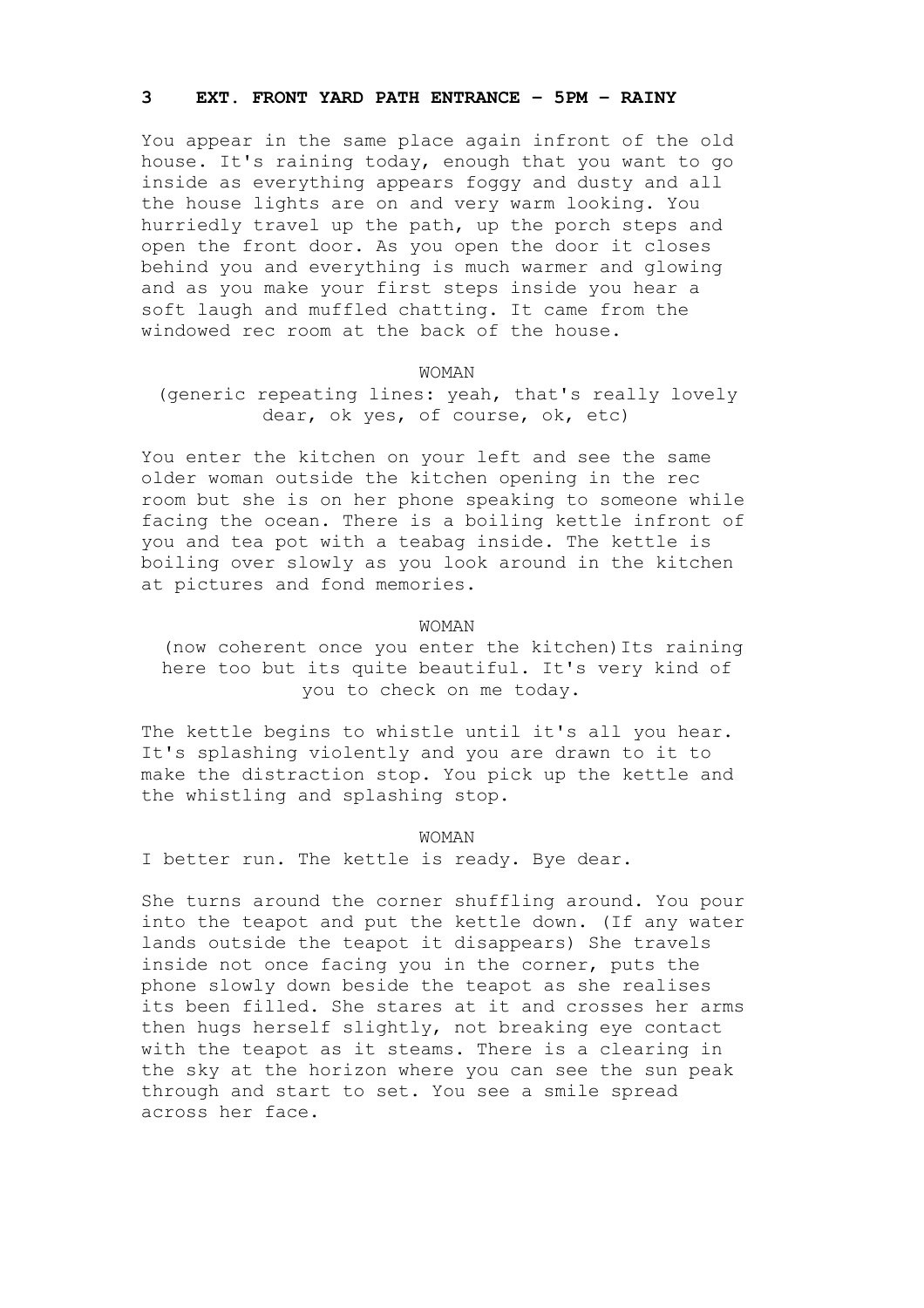#### WOMAN

Errrr...hmmm....

Sunset and fade to black.

### **4 EXT. FRONT YARD PATH ENTRANCE – 5PM – SUNNY**

You appear in the same place again infront of the old house. Its a bit windy but sunny. The porch door is wide open and you hear sniffling. You enter the house and look to the right to the library and dining table and see many items are in various states of being packed into boxes, mostly a man's items. The woman is facing the bookshelf putting the items in the boxes and pauses a few times in her struggle. She comes upon one item on the shelf that is very odd. She sighs and smiles with a single tear. She brings the item to the porch outside and places the item on a pedestal and pats it smiling and sighing.

Fade to black.

### **5 EXT. FRONT YARD PATH ENTRANCE – 5PM – PARTLY CLOUDY**

You appear in the same place again infront of the old house. The front door is blocked by boxes and objects, there are many more vines growing and overgrown bushes and there is some damage on the side of the house. You notice a pathway around the screen right side of the house where a large flower bush is blooming and overgrown. You walk up to it but a particular stem with a large flower is blocking your way so you pluck it to clear the path, carrying it with you. As you travel to the back of the house you can hear the waves crashing and a beautiful ocean-side rolling hill scene is laid out before you.

You hear a cough. Its coming from inside on the second floor. You travel to open the back porch door and go up the stairs. The bedroom door is open and inside you see the woman in the bed turned away from you, bundled up, medication on the bedside table. You walk up and realise you can place the flower by her side. She doesn't move and you can hear her laboured breathing. The sun is going down. You hear a sound from the balcony so you go to see the source and the sunset. She coughs behind you so you turn around to see she has turned over in the bed and is clutching the beautiful flower like a teddy bear and is smiling.

Flash of a sunset and fade to black.